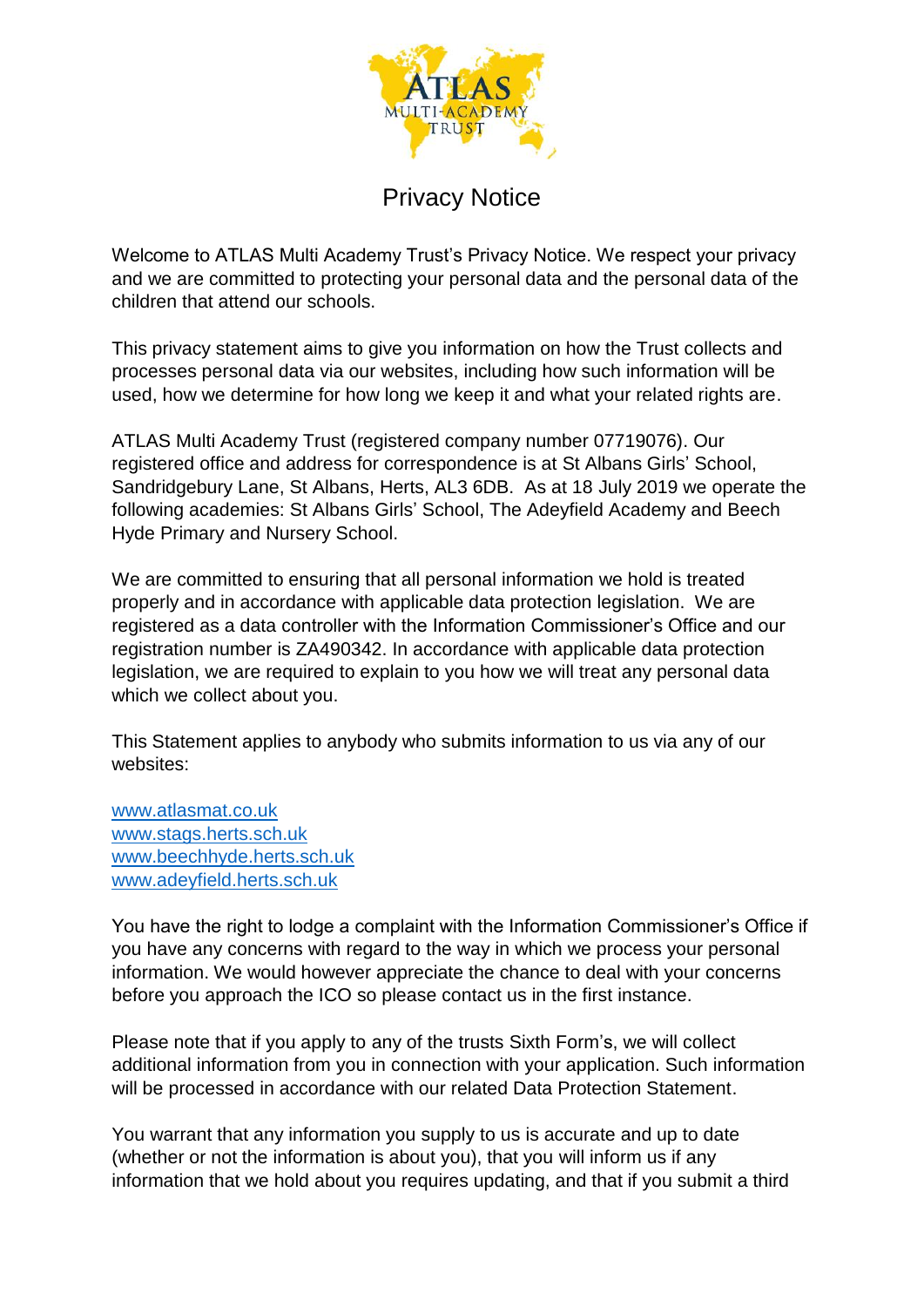party's details to us (including but not limited to via any of our websites) you have that third party's permission or another legal justification for doing so.

#### **What information do we collect and how do we use it?**

It is possible to visit and browse some sections of our websites without being required to tell us who you are or reveal any information about you.

We may collect information from you when you interact with any of our websites or when you correspond with us by telephone, email or otherwise. This may include your name, contact details and information connected with any related enquiry. We may use this information where necessary for our legitimate interests (so long as our interests are not overridden by the impact on you), for example in responding to any related enquiry.

We may also collect information about where you are on the internet (e.g. the URL you came from, IP address and domain names like .co.uk and .com), your browser type, the country where your computer is located, the parts of our websites that were viewed during your visit and any search terms that you entered on any of our websites. We may collect this information even if you do not submit any information to us using any of our websites, and will use it for our legitimate interests in administering and improving our websites, for internal operations (including troubleshooting, analysis of how our websites are used, testing, research and statistical purposes) and as part of our efforts to keep our websites safe and secure.

## **To whom may we disclose information?**

We may disclose information relating to you:

With third parties who are directly involved in dealing with any request, enquiry, complaint or other correspondence submitted by you which the information is relevant to;

With third parties who are providing us with professional advice which the information is relevant to where necessary for our legitimate interests and permitted by law;

Where we are legally required to do so;

In connection with criminal investigations, legal proceedings or prospective legal proceedings which the information is relevant to where necessary for the related legitimate interests of us or a third party and permitted by law;

In order to establish, exercise or defend our legal rights where necessary for our legitimate interests and permitted by law; and

Where we have stated or informed you otherwise.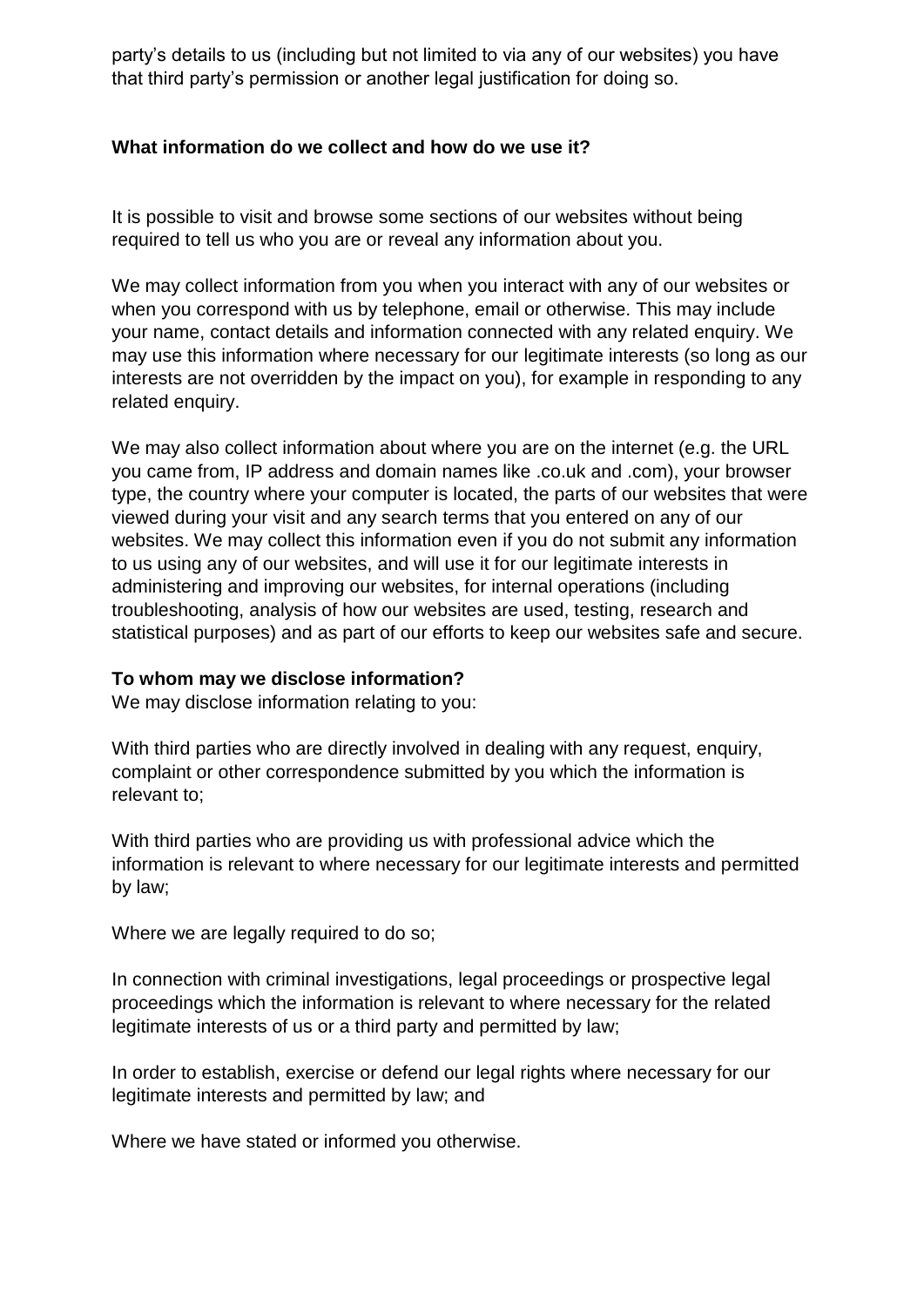## **Your rights**

You have a legal right to see a copy of the personal information that we keep about you and to require us to correct any inaccuracies, subject to certain exemptions. In some circumstances you may also have the right to:

(a) request that we erase any personal information held about you;

(b) restrict our processing of your personal information (for example to ask to suspend the processing of personal information to establish its accuracy or the reasons for processing it);

(c) data portability (i.e. to request the transfer of personal information to a third party); and

(d) object to our processing of your personal information where we are relying on a legitimate interest (or those of a third party) or the processing is carried out on the basis that it is necessary for the performance of a task in the public interest.

Requests in respect of the above should be made in writing to the Data Protection Officer, ATLAS Multi Academy Trust, c/o St Albans Girls' School, Sandridgebury Lane, St Albans, Herts, AL3 6DB or via email at atlas@stags.herts.sch.uk. Please contact the same address if you have any reason to believe that information we hold about you is inaccurate. We will respond to your request as soon as possible and, in any event, within one month from the date of receiving the request. Please note that we may, where legally permitted, reject any such request or limit the scope of our response (e.g. if, in the circumstances, the right does not apply to you).

In accordance with applicable data protection legislation, we follow security procedures in the storage and disclosure of your information. We may therefore request proof of your identity and rights before complying with any request of a nature described in the section above.

You will not generally have to pay a fee to exercise any of your rights. However, we may charge a reasonable fee if you make a request to see a copy of your personal information which is clearly unfounded or excessive. Alternatively we may refuse to comply with your request in such circumstances.

## **Security and Retention**

We have put in place appropriate security measures to prevent personal information from being accidentally lost, used or accessed in an unauthorised way, altered or disclosed. In addition, we limit access to such personal information to those employees, agents, contractors and other third parties who have a valid need to know that information. However, the internet is global and no data transmitted via the internet can be guaranteed by us to be completely secure during transmission. We cannot guarantee the security of any information that you disclose online and we will not be responsible for any breach of security unless due to our negligence or wilful default. It is possible that the information that you provide to us will be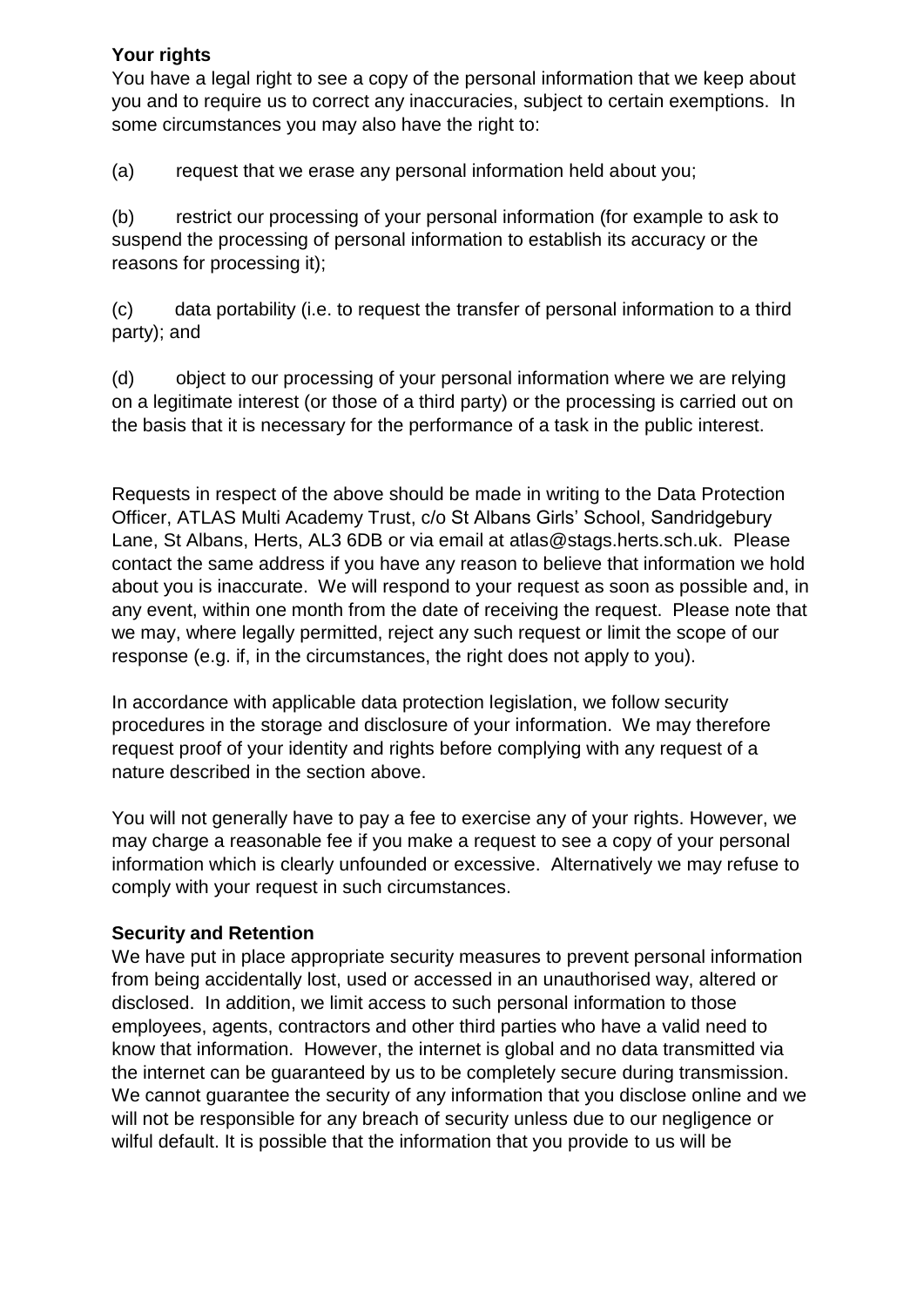temporarily transferred via a route outside the European Economic Area as it passes between us.

We have put in place procedures to deal with any suspected data security breach and will notify you and/or any applicable regulator of a suspected breach where we are legally required to do so.

Information submitted via any of our websites for a purpose described in this Statement will be retained for a reasonable period having regard to the relevant purpose for the information being used, following which it will be securely destroyed.

Whilst taking into consideration our legal obligations, we will on an ongoing basis: review the length of time that we retain personal data; consider the purpose or purposes for which we hold the personal data in deciding whether (and for how long) to retain it; securely delete personal data that is no longer needed for such purpose or purposes; and update, archive or securely delete information if it goes out of date.

## **How will you know if we make any changes to this Statement?**

This Statement does not form part of any contract.

We may amend this Statement at any time. If we make any changes to the way in which we use information submitted to any of our websites we will post a related update on each of our websites' home page.

## **What about third party websites?**

Our websites may contain links to other websites which are outside our control and are not covered by this Statement. If you access other websites using the links provided the operators of those websites may collect personal data from you which will be used in accordance with their respective privacy policies which you should read. We are not liable for the practices of such third party website operators in respect of your personal information.

You acknowledge that any information using any of our social media facilities (such as any of our academies' Facebook, Twitter or YouTube pages) will be viewable by anybody that visits those facilities and that such information is also subject to the relevant provider's privacy policy. You are advised to consult each such privacy policy to see how they will use your data.

## **Contact**

If you have any questions about this Statement or our use of personal information, please contact our Data Protection Officer, ATLAS Multi Academy Trust, c/o St Albans Girls' School, Sandridgebury Lane, St Albans, Herts, AL3 6DB or via email at atlas@stags.herts.sch.uk.

## **General browsing of our websites: Cookies**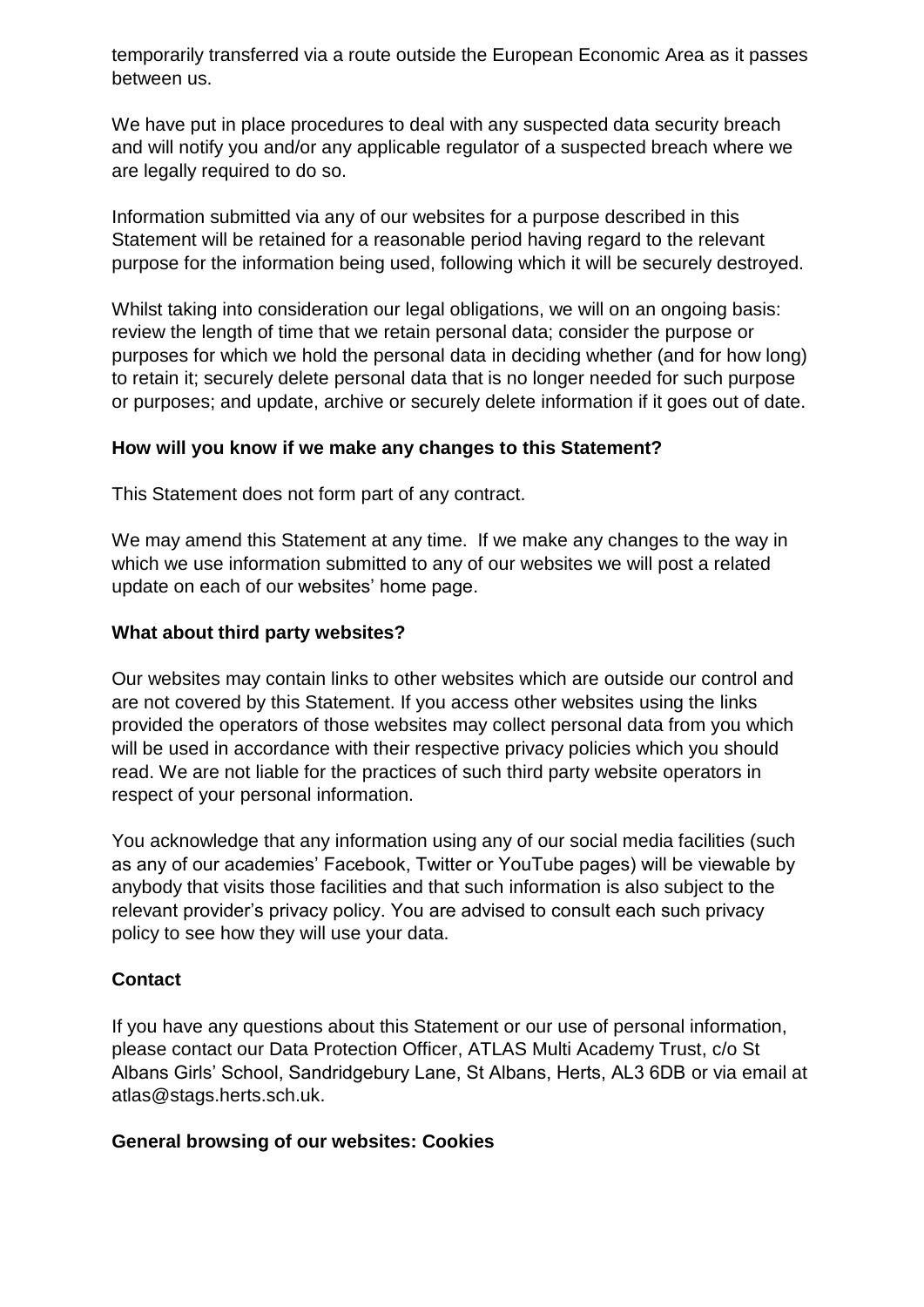To make our websites simpler to use, we sometimes place small data files on your computer, these are known as cookies. These cookies aim to improve your experience of our websites by:

- Remembering settings, so you don't have to keep re-entering them whenever you visit a new page.
- Measuring how you use the website so we can make sure it meets your needs and improve it as required. We use anonymous traffic log statistics to identify which pages are being used. This helps us analyse data about web page traffic and improve our website in order to tailor it to customer needs. We only use this information for statistical analysis purposes.
- Our cookies aren't used to identify you personally. They aim to make our sites work better for you. You can manage and/or delete these small files as you wish. If you would like to learn more about cookies and how to manage them, you can visit visit AboutCookies.org.
- Some third party services are occasionally used to improve the user experience on our websites. A list of the current third party services and a link to their respective privacy policy pages can be found below. When you navigate away from our websites via one of these services you will need to refer to the site specific privacy policies listed below:

E4Education Google Analytics Google Maps YouTube Vimeo **Twitter**